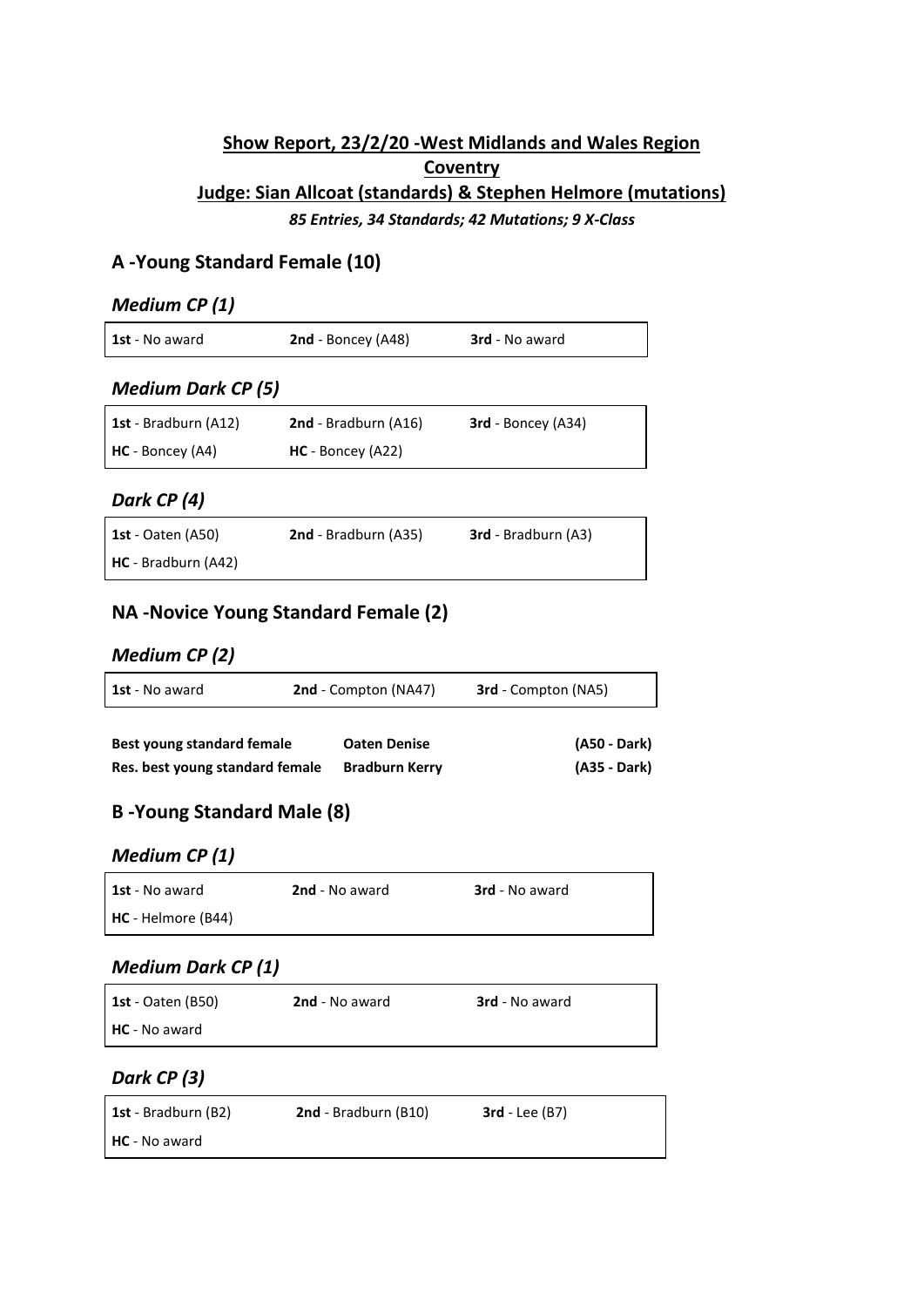### *Extra Dark CP (3)*

| <b>1st</b> - Bradburn (B15)                      | 2nd - Bradburn (B41)  | <b>3rd</b> - No award  |
|--------------------------------------------------|-----------------------|------------------------|
| $HC - Lee (B6)$                                  |                       |                        |
|                                                  |                       |                        |
| Best young standard male                         | <b>Bradburn Kerry</b> | (B15 - Extra Dark)     |
| Bocorus host voung standard male. Bradhurn Karni |                       | Evten Doeld<br>1 D A 1 |

| Reserve best young standard male Bradburn Kerry |                       | (B41 - Extra Dark) |
|-------------------------------------------------|-----------------------|--------------------|
| Best young standard                             | <b>Bradburn Kerry</b> | (B15 - Extra Dark) |
| Reserve best young standard                     | <b>Bradburn Kerry</b> | (B41 - Extra Dark) |

# **C -Adult Standard Female (7)**

## *Medium CP (1)*

| <b>1st</b> - No award | <b>2nd</b> - No award | <b>3rd</b> - No award |
|-----------------------|-----------------------|-----------------------|
| HC - Mitchell (C34)   |                       |                       |

## *Medium Dark CP (4)*

| <b>1st</b> - Bradburn (C13) | <b>2nd</b> - Boncey $(C32)$ | $3rd$ - Oaten (C18) |
|-----------------------------|-----------------------------|---------------------|
| <b>HC</b> - Helmore (C11)   |                             |                     |

## *Dark CP (2)*

| <b>1st</b> - Oaten (C46) | <b>2nd</b> - Bradburn $(C5)$ | <b>3rd</b> - No award |
|--------------------------|------------------------------|-----------------------|
| <b>HC</b> - No award     |                              |                       |

| <b>Best adult standard female</b> | <b>Bradburn Kerry</b> | (C13 - Medium Dark) |
|-----------------------------------|-----------------------|---------------------|
| Res.best adult std female         | <b>Boncey Heather</b> | (C32 - Medium Dark) |

## **D -Adult Standard Male (7)**

## *Dark CP (5)*

| <b>1st</b> - Bradburn (D10) | <b>2nd</b> - Bradburn (D32) | <b>3rd</b> - Bradburn (D16) |
|-----------------------------|-----------------------------|-----------------------------|
| <b>HC</b> - No award        |                             |                             |

#### *Extra Dark CP (2)*

| <b>1st</b> - Bradburn (D37) | <b>2nd</b> - No award | <b>3rd</b> - Oaten (D19) |
|-----------------------------|-----------------------|--------------------------|
| <b>HC</b> - No award        |                       |                          |
|                             |                       |                          |

| <b>Best adult standard male</b> | <b>Bradburn Kerry</b> | (D10 - Dark)             |
|---------------------------------|-----------------------|--------------------------|
| Reserve best adult std male     | <b>Bradburn Kerry</b> | (D37 - Extra Dark)       |
| <b>Best adult standard</b>      | <b>Bradburn Kerry</b> | (C13 - Medium Dark)      |
| Reserve best adult standard     | <b>Bradburn Kerry</b> | (D <sub>10</sub> - Dark) |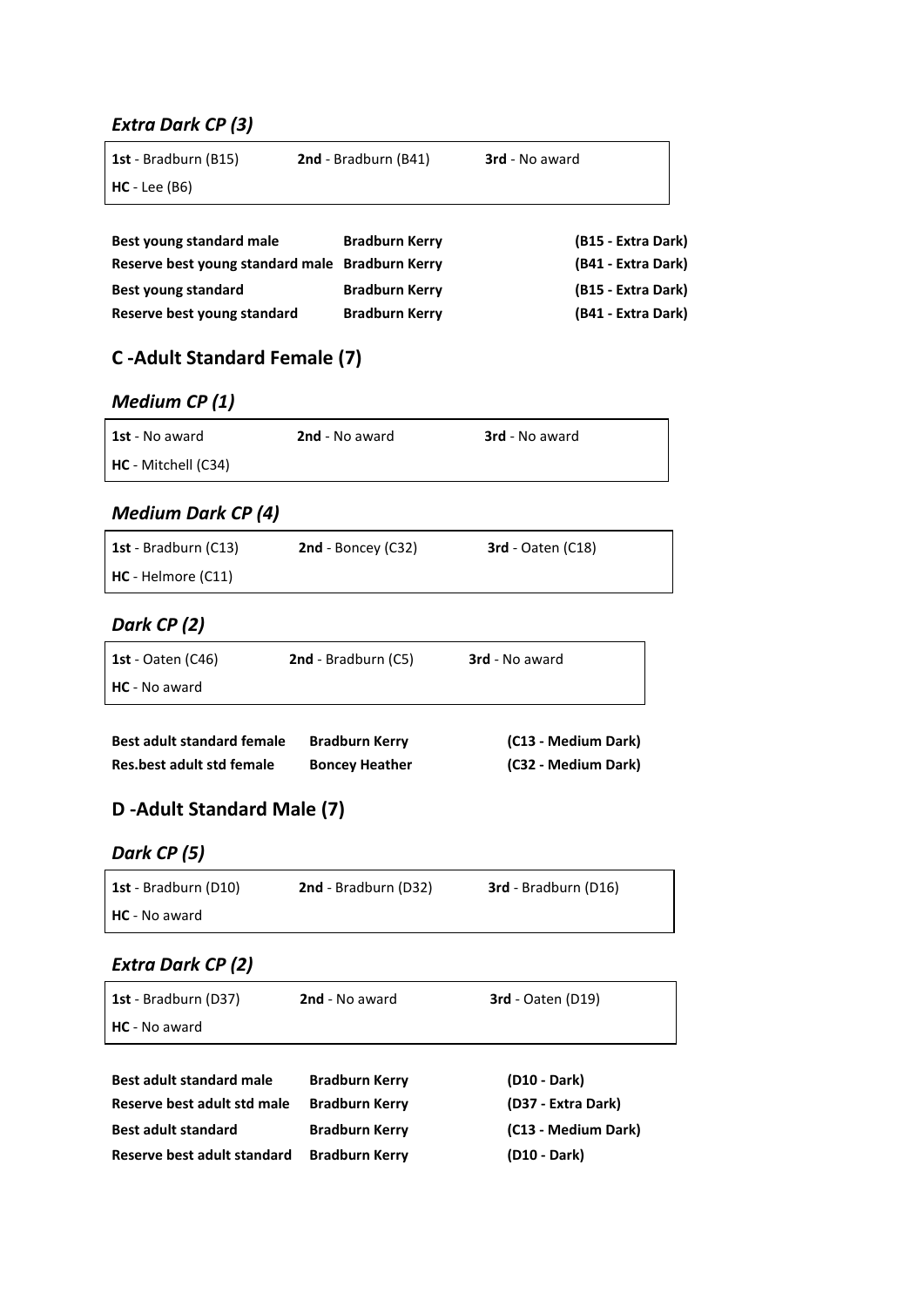| <b>Best standard</b>  | <b>Bradburn Kerry</b> | (B15 - Extra Dark) |
|-----------------------|-----------------------|--------------------|
| Reserve best standard | <b>Bradburn Kerry</b> | (B41 - Extra Dark) |

### **E -Young Mutations (20)**

#### *Wilson White - Not Colour Phased (4)*

| <b>1st</b> - Bradburn (E20) | <b>2nd</b> - Boncey (E50) | $3rd$ - Oaten (E41) |
|-----------------------------|---------------------------|---------------------|
| HC - Mitchell (E17)         |                           |                     |

#### *Beige - Not Colour Phased (3)*

| <b>1st</b> - Oaten (E33) | <b>2nd</b> - Lee $(E1)$ | <b>3rd</b> - No award |
|--------------------------|-------------------------|-----------------------|
| $HC - Helmore (E10)$     |                         |                       |

#### *AOC (14)*

| <b>1st</b> - Oaten (E12 - Self Black)   | <b>2nd</b> - Lee (E21 - Self Black)                    |
|-----------------------------------------|--------------------------------------------------------|
| <b>3rd</b> - Oaten (E41 - Wilson White) | <b>3rd</b> - Lee (E40 - Sullivan Violet)               |
| <b>2nd</b> - Lee (E5 - Sullivan Violet) | <b>1st</b> - Bradburn (E29 - Black Velvet)             |
| 2nd - Boncey (E42 - Black Velvet)       | <b>1st</b> - Bradburn (E38 - Brown Velvet)             |
| 2nd - Lee (E7 - Brown Velvet)           | <b>2nd</b> - Helmore (E14 - Charcoal)                  |
| <b>3rd</b> - Helmore (E11 - Charcoal)   | 1st - Oaten (E46 - Lowe Recessive White)               |
| 3rd -<br>Beige)                         | Helmore (E37 - Homo 1st - Bradburn (E49 - Black Pearl) |

## **NE -Novice Young Mutation (3)**

#### *Wilson White - Not Colour Phased (1)*

| <b>1st</b> - Marshall (NE26) | <b>2nd</b> - No award | <b>3rd</b> - No award |
|------------------------------|-----------------------|-----------------------|
| <b>HC</b> - No award         |                       |                       |

## *Black white cross - Not Colour Phased (1)*

| 1st - Marshall (NE4) | 2nd - No award | <b>3rd</b> - No award |
|----------------------|----------------|-----------------------|
|                      |                |                       |

#### *Angora - Not Colour Phased (1)*

| <b>1st</b> - Compton (NE34) | 2nd - No award | <b>3rd</b> - No award |  |
|-----------------------------|----------------|-----------------------|--|
|-----------------------------|----------------|-----------------------|--|

| <b>Best young mutation</b>                 | <b>Bradburn Kerry</b> | (E29 - Black Velvet) |
|--------------------------------------------|-----------------------|----------------------|
| Reserve best young mutation Bradburn Kerry |                       | (E49 - Black Pearl)  |

## **F -Adult Mutations (17)**

*Black Velvet - Not Colour Phased (3)*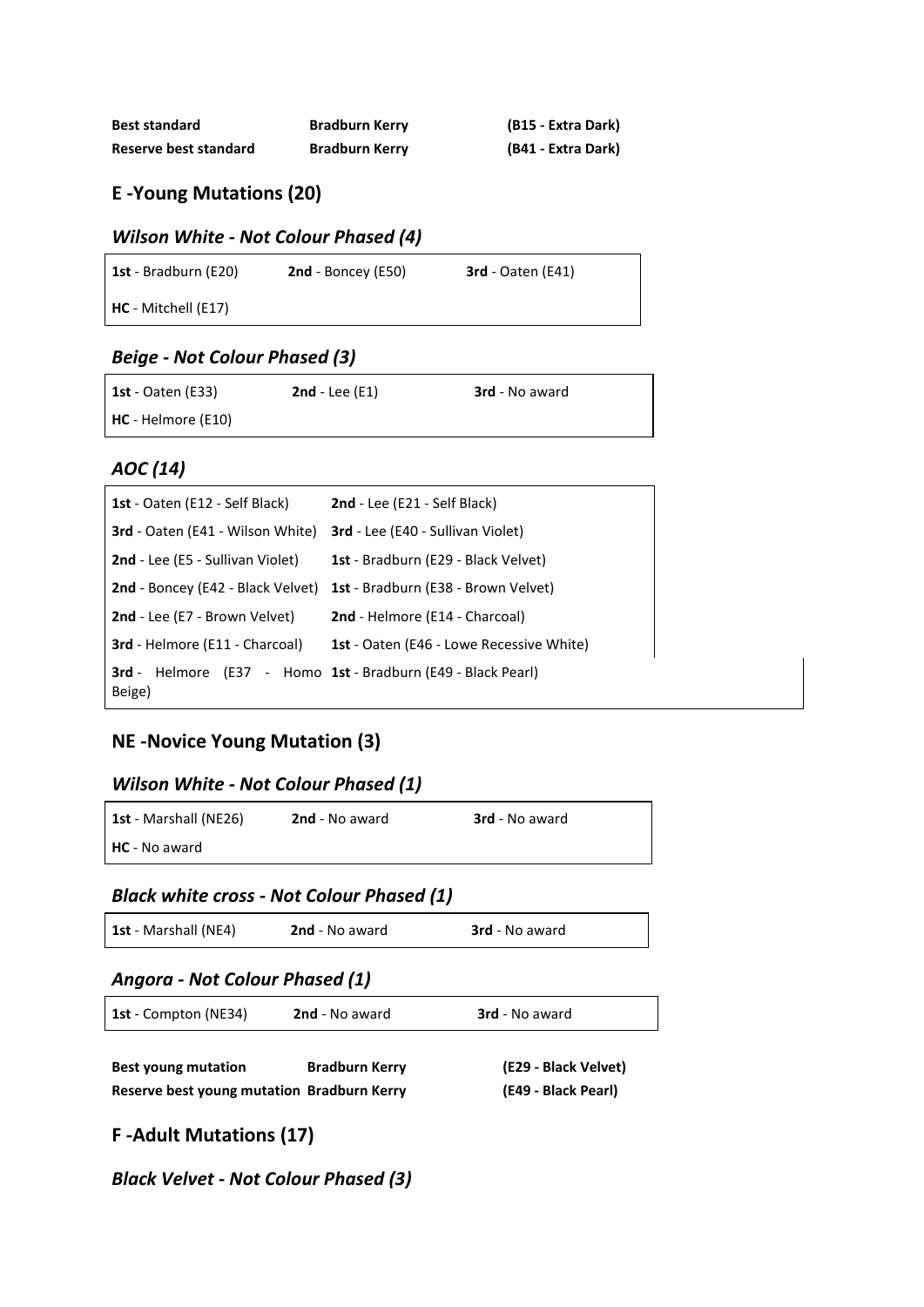| <b>1st</b> - Bradburn (F41) | <b>2nd</b> - Bradburn (F6) | <b>3rd</b> - No award |
|-----------------------------|----------------------------|-----------------------|
| <b>HC</b> - Mitchell (F9)   |                            |                       |

#### *Self Black - Medium (2)*

| <b>1st</b> - Oaten (F15) | <b>2nd</b> - Mitchell (F22) | <b>3rd</b> - No award |
|--------------------------|-----------------------------|-----------------------|
| <b>HC</b> - No award     |                             |                       |

## *Self Black - Extra Dark (3)*

| <b>1st</b> - Oaten (F43) | <b>2nd</b> - Mitchell (F44) | <b>3rd</b> - Oaten (F34) |
|--------------------------|-----------------------------|--------------------------|
| <b>HC</b> - No award     |                             |                          |

## *Sullivan Violet - Not Colour Phased (3)*

| <b>1st</b> - No award | 2nd - Lee $(F32)$ | $3rd$ - Lee (F25) |
|-----------------------|-------------------|-------------------|
| $HC$ - Lee (F45)      |                   |                   |

#### *AOC (6)*

| 1st - Lee (F12 - Beige)                     | <b>1st</b> - Bradburn (F3 - Wilson White) |
|---------------------------------------------|-------------------------------------------|
| <b>1st</b> - Bradburn( $F42 - Br$ . Velvet) | 2nd - Oaten (F11 - Brown Velvet)          |
| <b>2nd</b> - Lee (F5 - Pink White)          | 1st - Oaten (F24 - Homo Beige)            |

## **NF -Novice Adult Mutation (2) Angora - Not Colour Phased (2)**

| 1st - No award                     | 2nd - Compton (NF46)  | <b>3rd</b> - No award |
|------------------------------------|-----------------------|-----------------------|
| HC - Compton (NF17)                |                       |                       |
|                                    |                       |                       |
| <b>Best adult mutation</b>         | <b>Bradburn Kerry</b> | (F41 - Black Velvet)  |
| <b>Reserve best adult mutation</b> | <b>Bradburn Kerry</b> | (F6 - Black Velvet)   |
| <b>Best mutation</b>               | <b>Bradburn Kerry</b> | (F41 - Black Velvet)  |
| <b>Reserve best mutation</b>       | <b>Bradburn Kerry</b> | (E29 - Black Velvet)  |
| <b>Grand show champion</b>         | <b>Bradburn Kerry</b> | (B15 - Extra Dark)    |
| Reserve grand show champion        | <b>Bradburn Kerry</b> | (B41 - Extra Dark)    |

#### *Standard Breeders Award*

| Place | Exhibitor       | Points | Entries |
|-------|-----------------|--------|---------|
|       | <b>Bradburn</b> | 50     | 10      |
| っ     | Oaten           | 17     | 5       |
| 3     | <b>Boncey</b>   | 11.5   |         |
| 4     | Lee             |        | 3       |
| 5     | Helmore         |        |         |
| 6     | Mitchell        |        |         |

#### *Mutation Breeders Award*

| Place | -<br>Exhibitor | oints' | <b>ntries</b> |
|-------|----------------|--------|---------------|
|       |                |        |               |